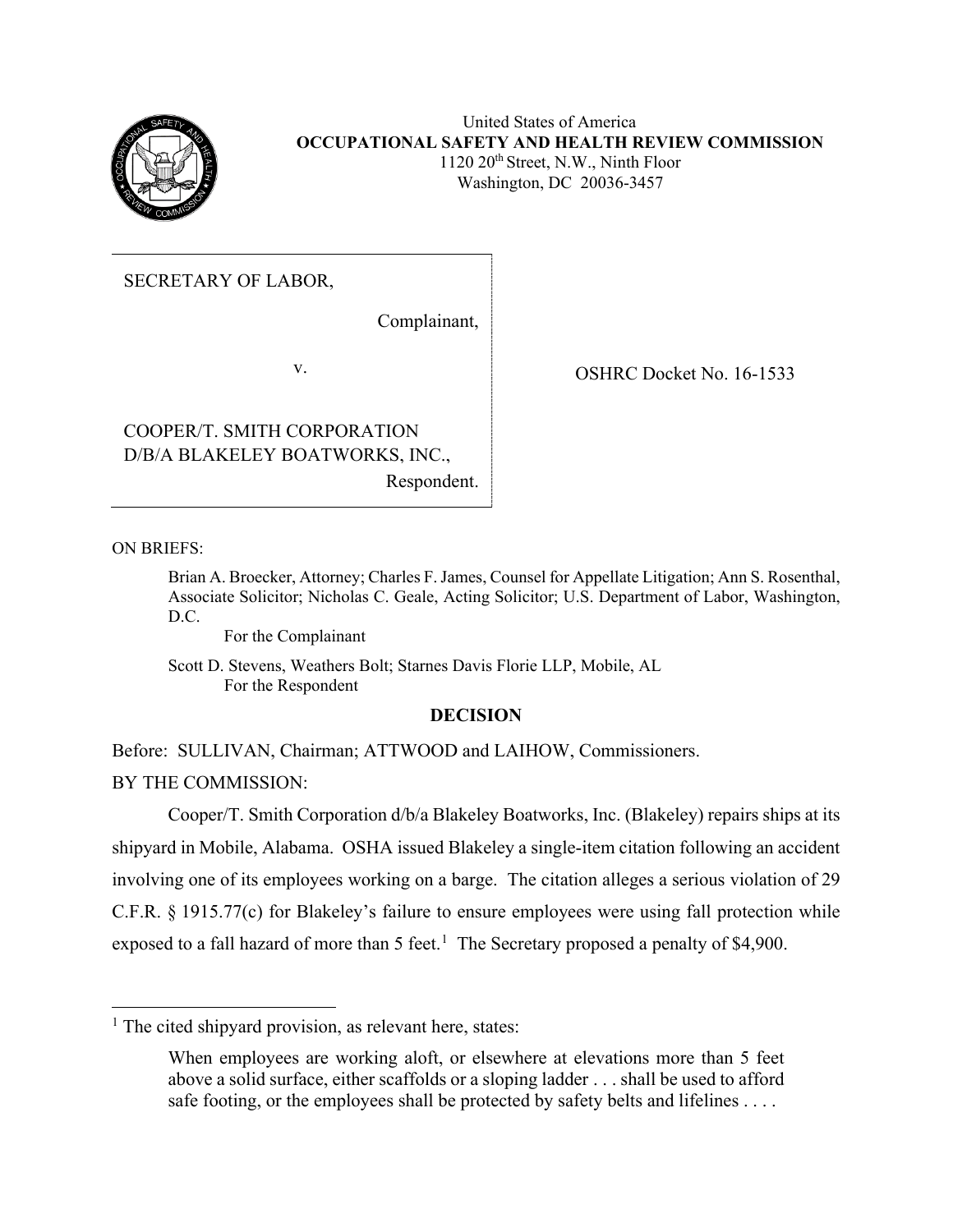Because the parties stipulated that the Secretary established his prima facie case, $2$  the only issue before Administrative Law Judge John B. Gatto was Blakeley's affirmative defense of unpreventable employee misconduct (UEM). After a hearing, the judge found that Blakeley had established the defense and vacated the citation. For the reasons discussed below, we reverse the judge's decision and affirm the citation.

#### **BACKGROUND**

On June 18, 2016, two Blakeley employees—a shipyard supervisor and an employee described as a "fitter"—were cutting out and replacing the top five feet of an access ladder while standing in a barge holding tank. The fitter had one foot on the access ladder and one foot on the "angle of the barge." The supervisor was standing on a 4x4 inch board running above the bottom of the holding tank. Both the supervisor and the fitter were working more than five feet above the floor of the tank and were not using fall protection. While cutting and replacing the access ladder, the supervisor fell eight to nine feet to the floor of the tank and was hospitalized with multiple serious injuries.

### **DISCUSSION**

The only issue before us is whether Blakeley established the affirmative defense of UEM. To establish the defense, "the employer [must] show that it (1) created a work rule to prevent the violation at issue; (2) adequately communicated that rule to its employees; (3) took all reasonable steps to discover noncompliance; and (4) enforced the rule against employees when violations were discovered."[3](#page-1-1) *ComTran Grp., Inc. v. U.S. Dep't of Labor*, 722 F.3d 1304, 1308 (11th Cir.

<span id="page-1-0"></span><sup>&</sup>lt;sup>2</sup> To establish a prima facie case, the Secretary must show "that (1) the cited standard applies; (2) there was a failure to comply with the cited standard; (3) employees had access to the violative condition; and (4) the cited employer either knew or could have known of the condition with the exercise of reasonable diligence." *Astra Pharma. Prods.*, 9 BNA OSHC 2126, 2129 (No. 78-6247, 1981), *aff'd in relevant part*, 681 F.2d 169 (1st Cir. 1982)

<span id="page-1-1"></span><sup>3</sup> This case arose in Alabama, which is in the Eleventh Circuit. *See* 29 U.S.C. § 660(a) (employers may seek review in the circuit in which the violation occurred, the circuit in which the employer's principal office is located, or in the District of Columbia Circuit); 29 U.S.C. § 660(b) (Secretary may seek review in the circuit where the violation occurred, or in the circuit in which the employer's principal office is located). In general, "[w]here it is highly probable that a Commission decision would be appealed to a particular circuit, the Commission has . . . applied the precedent of that circuit in deciding the case—even though it may differ from the Commission's precedent." *Kerns Bros. Tree Serv.*, 18 BNA OSHC 2064, 2067 (No. 96-1719, 2000) (citation omitted).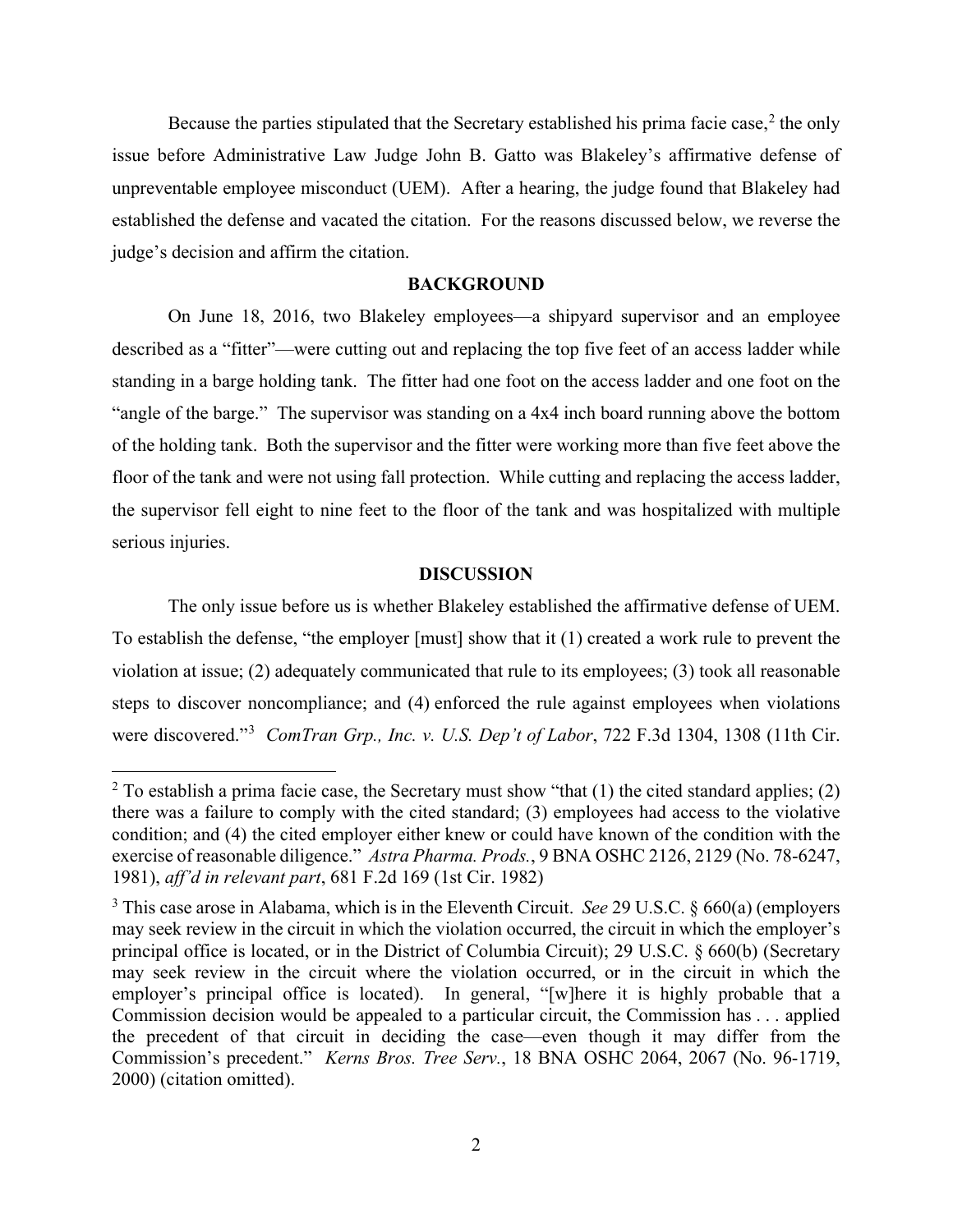2013) (citing *N.Y. State Elec. & Gas Corp. v. Sec'y of Labor*, 88 F.3d 98, 106 (2d Cir. 1996)). The only element of this defense that the Secretary disputes on review is the fourth element—whether Blakeley established that it effectively enforced its work rules when violations were discovered. *ComTran*, 722 F.3d at 1308; *Precast Servs., Inc.*, 17 BNA OSHC 1454, 1455 (No. 93-2971, 1995) ("Adequate enforcement is a critical element of the [UEM] defense."), *aff'd*, 106 F.3d 401 (6th Cir. 1997) (unpublished).

To satisfy this burden, the employer must "present specific evidence concerning the manner in which it enforces its [work] rules," *Stuttgart Mach. Works, Inc.*, 9 BNA OSHC 1366, 1369 (No. 77-3021, 1981), including "evidence of having a disciplinary program that was effectively administered when work rule violations occurred," *GEM Indus., Inc.*, 17 BNA OSHC 1861, 1863 (No. 93-1122, 1996), *aff'd per curiam*, 149 F.3d 1183 (6th Cir. 1998) (unpublished). The evidence must also include proof that the employer uniformly and effectively enforced its work rules prior to the misconduct. *See Daniel Int'l Co. v. OSHRC*, 683 F.2d 361, 364 (11th Cir. 1982) (work rule must be "uniformly and effectively communicated and enforced"); *Precast Servs.*, 17 BNA OSHC at 1456 (employer failed to establish effective enforcement of work rule because "company introduced no evidence that prior to [the misconduct] it had subjected an employee to termination, suspension, docked pay, or even a written reprimand or [oral] warning for failure to comply with a work rule").

On review, the Secretary argues that the judge erred in concluding that Blakeley effectively enforced its work rules when violations were discovered. In reaching his conclusion, the judge credited the company with having a progressive disciplinary policy and believed Blakeley's assertion that its lack of disciplinary records for the period prior to the accident was due to a lack of violations. The judge also found persuasive the testimony from Blakeley's safety director that there had been no prior accidents due to the failure to use fall protection, as corroborated by the absence of any fall protection-related injuries on Blakeley's injury/illness logs for 2015 and 2016.

The Eleventh Circuit requires the Secretary to prove that a supervisor's misconduct is foreseeable before the supervisor's knowledge of that misconduct can be imputed to the employer. *ComTran Grp., Inc. v. U.S. Dep't of Labor*, 722 F.3d 1304, 1308 (11th Cir. 2013). Here, Blakeley stipulated to all of the elements of the Secretary's prima facie case, including the imputation of "[the supervisor's] knowledge of the violative conditions." This means the company stipulated to imputation of the supervisor's knowledge of not only the fitter's failure to use fall protection but also of his own failure to use it.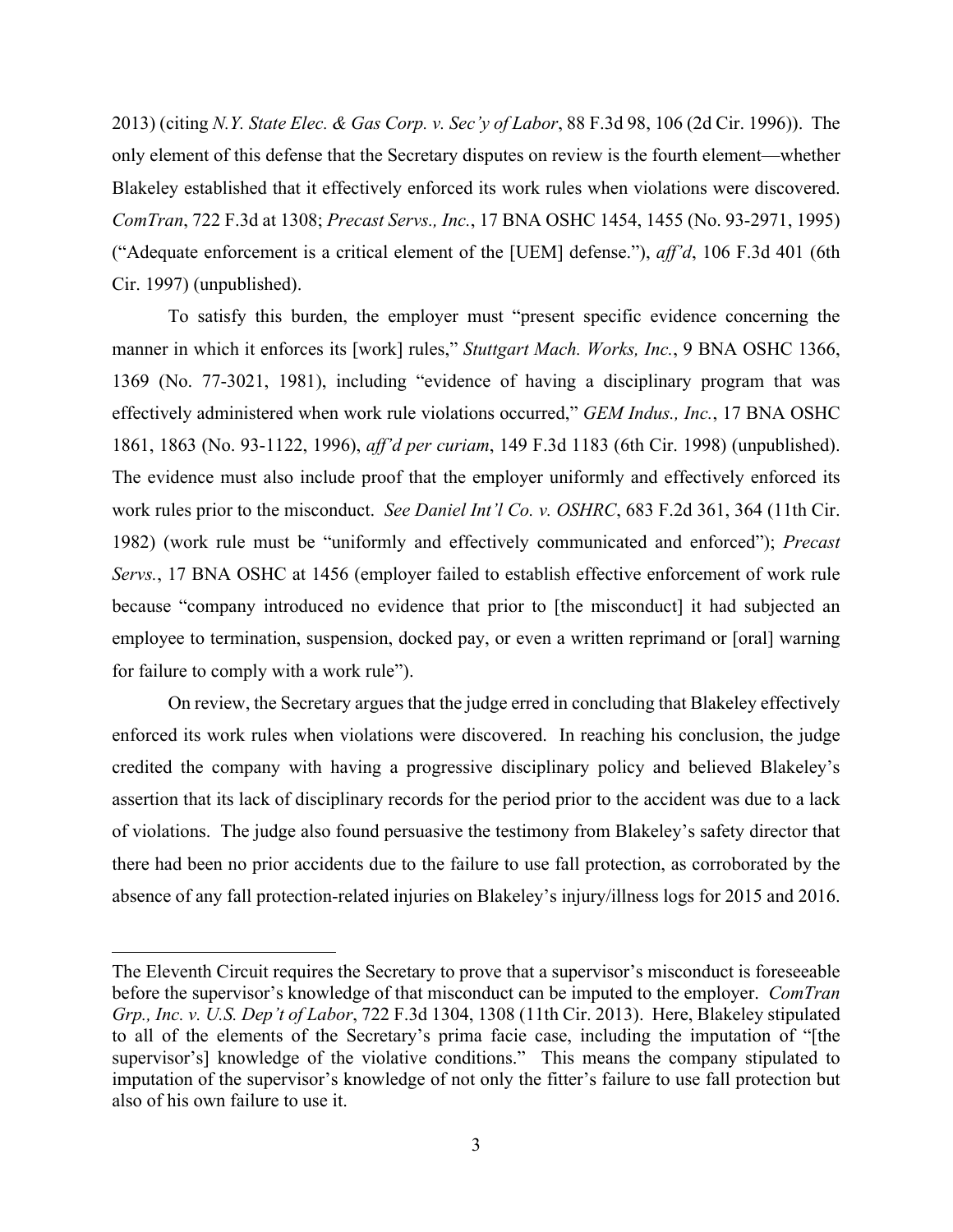Finally, the judge excused Blakeley's failures to discipline the supervisor involved in the accident and document the fitter's oral discipline because it was undisputed that the fitter received an oral reprimand, and he found that it was reasonable for the company to wait to discipline the supervisor until he recovered from his injuries and was released to full duty.

We find that the record does not support the judge's conclusions. First, there is no evidence in the record that, prior to the inspection, Blakeley had ever used its progressive disciplinary policy to discipline employees for safety violations. As proof of its effective enforcement, Blakeley relies on ten employee disciplinary records from 2016, none of which—as the judge correctly found— are relevant here.<sup>[4](#page-3-0)</sup> All but one of these records were issued after the June 18, 2016 accident,<sup>[5](#page-3-1)</sup> and that record reflects written discipline for a non-safety issue ("carelessly burning on top of a newly laid down geogrid mat thus damaging it<sup>[s]</sup> sole purpose"). There is no other written evidence of disciplinary action taken before the supervisor's misconduct. *See Daniel Int'l Co.*, 683 F.2d at 364 (employer must prove it uniformly and effectively enforced its work rules); *P. Gioioso & Sons, Inc. v. OSHRC*, 115 F.3d 100, 110 (1st Cir. 1997) (employer that "provided no evidence of unscheduled safety audits or mandatory safety checklists, and no documentation that it ever executed its ... disciplinary policy" failed to establish effective enforcement of its safety program).

<span id="page-3-0"></span><sup>&</sup>lt;sup>4</sup> Blakeley had only owned the shipyard for approximately a year and a half as of the time of the inspection, but provided no explanation for why it only produced disciplinary notices for the period between January 1, 2016 (approximately six months before the misconduct occurred) and the end of December 2016 (approximately two months after the date of the Complaint).

<span id="page-3-1"></span><sup>&</sup>lt;sup>5</sup> The Secretary argues that this "clustering of safety-related disciplinary actions" following the June 18, 2016 accident indicates that Blakeley did not enforce its rules before that because it is implausible that employees maintained perfect compliance in the first five and a half months of the year, then suddenly stopped complying with several work rules during a 10-week period that coincided with the OSHA inspection. We decline to draw any negative inferences from Blakeley's pattern of discipline because relying on such inferences could discourage employers in the future from making efforts to improve safety enforcement after an incident or inspection occurs. *Cf. Pepperidge Farm, Inc.*, 17 BNA OSHC 1993, 2006 (No. 89-265, 1997) (citing *Gen. Motors Corp., GM Parts Div.*, 11 BNA OSHC 2062, 2065-66 (No. 78-1443, 1984), *aff'd*, 764 F.2d 32 (1st Cir. 1985); *Cotter & Co. v. OSHRC*, 598 F.2d 911, 914-15 (5th Cir. 1979); *Diebold, Inc. v. Marshall*, 585 F.2d 1327, 1337-38 (6th Cir. 1978)) ("[T]he Commission and the courts have been reluctant to rely solely on voluntary safety efforts by an employer to find that the employer recognized a hazardous condition.").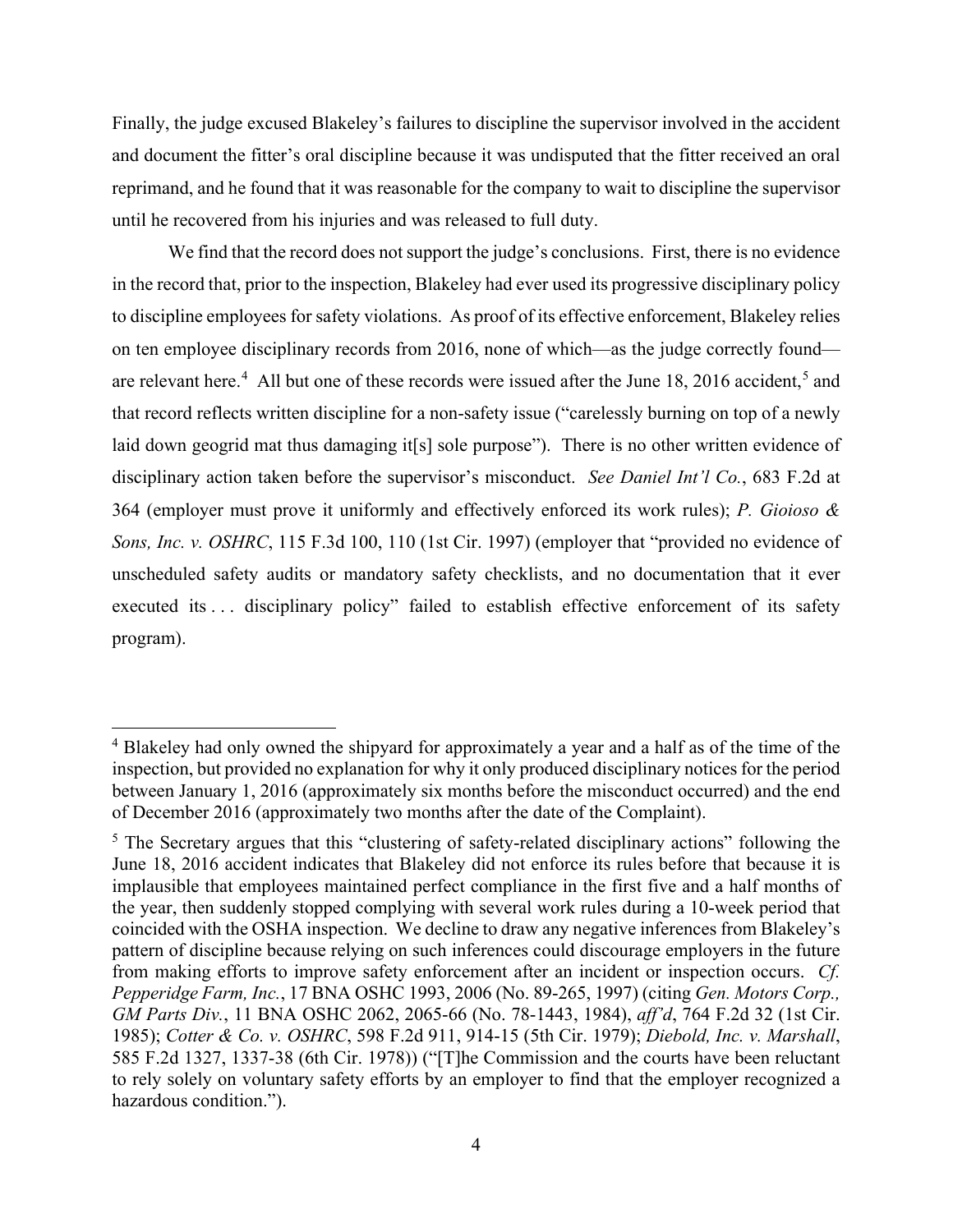Contrary to the judge's finding, this lack of documentary evidence is not overcome by Blakeley's claim that none of its employees failed to use fall protection before the accident.<sup>[6](#page-4-0)</sup> Blakeley relies on testimony from the safety director and the fitter, which the judge found persuasive, that there were no fall protection violations between the time the safety director was hired in January 2016 and the misconduct.<sup>[7](#page-4-1)</sup> But the company provides no explanation for why even though the company provided all of its disciplinary records for the six months before the misconduct—there is no documentary evidence that Blakeley enforced *any* of it safety-related work rules before that incident. *See Precast Servs.*, 17 BNA OSHC at 1456 (finding ineffective enforcement due to employer's failure to adduce evidence that it disciplined employees for *any* safety rule violations prior to the job at which the misconduct occurred); *see also Am. Eng'g & Dev. Corp.*, 23 BNA OSHC 2093, 2097 (No. 10-0359, 2012) (considering disciplinary actions taken in response to violations of both citation-related and other work rules); *Thomas Indus. Coatings, Inc.*, 23 BNA OSHC 2082, 2088-89 (No. 06-1542, 2012) (same); *Rawson Contractors Inc.*, 20 BNA OSHC 1078, 1081 (No. 99-0018, 2003) (finding employer's failure to impose discipline for "minor" violations discovered by an outside consultant defeated UEM claim for supervisor's more serious misconduct); *Jensen Constr. Co.*, 7 BNA OSHC 1477, 1479 n.5 (No. 76-1538, 1979) (finding employer's claim that it enforced its safety program was undermined by

<span id="page-4-0"></span><sup>6</sup> The judge erred by essentially placing the burden on the *Secretary* to prove the occurrence of prior violations instead of requiring Blakeley, as part of its burden to establish the UEM defense, to prove that there had, in fact, been no prior violations of its work rules. *See, e.g.*, *ComTran*, 722 F.3d at 1308. Blakeley also attempts the same by arguing that it is the Secretary who has failed to prove that there were pre-misconduct fall protection violations that went undisciplined by Blakeley. Although, as noted above, the Eleventh Circuit requires the Secretary to prove that a supervisor's misconduct is foreseeable before the supervisor's knowledge of that misconduct can be imputed to the employer, *see id.* at 1316, Blakeley stipulated here to all elements of the Secretary's prima facie case, including the imputation of the supervisor's "knowledge of the violative conditions." Accordingly, the company relieved the Secretary of his burden in the Eleventh Circuit to prove that the supervisor's conduct was foreseeable. *See id.* at 1308, 1316.

<span id="page-4-1"></span><sup>&</sup>lt;sup>7</sup> Both the judge and Blakeley rely on the absence of evidence of any prior accidents due to the failure to use fall protection, as corroborated by the company's work-related injury logs for 2015 and 2016, to show there were no fall protection violations during that time. This position lacks merit, however, given that "[a] favorable safety record only indicates that injuries have not occurred, not the absence of violations," and "can be a matter of good fortune rather than an indication of an effectively enforced safety program." *Stuttgart*, 9 BNA OSHC at 1369.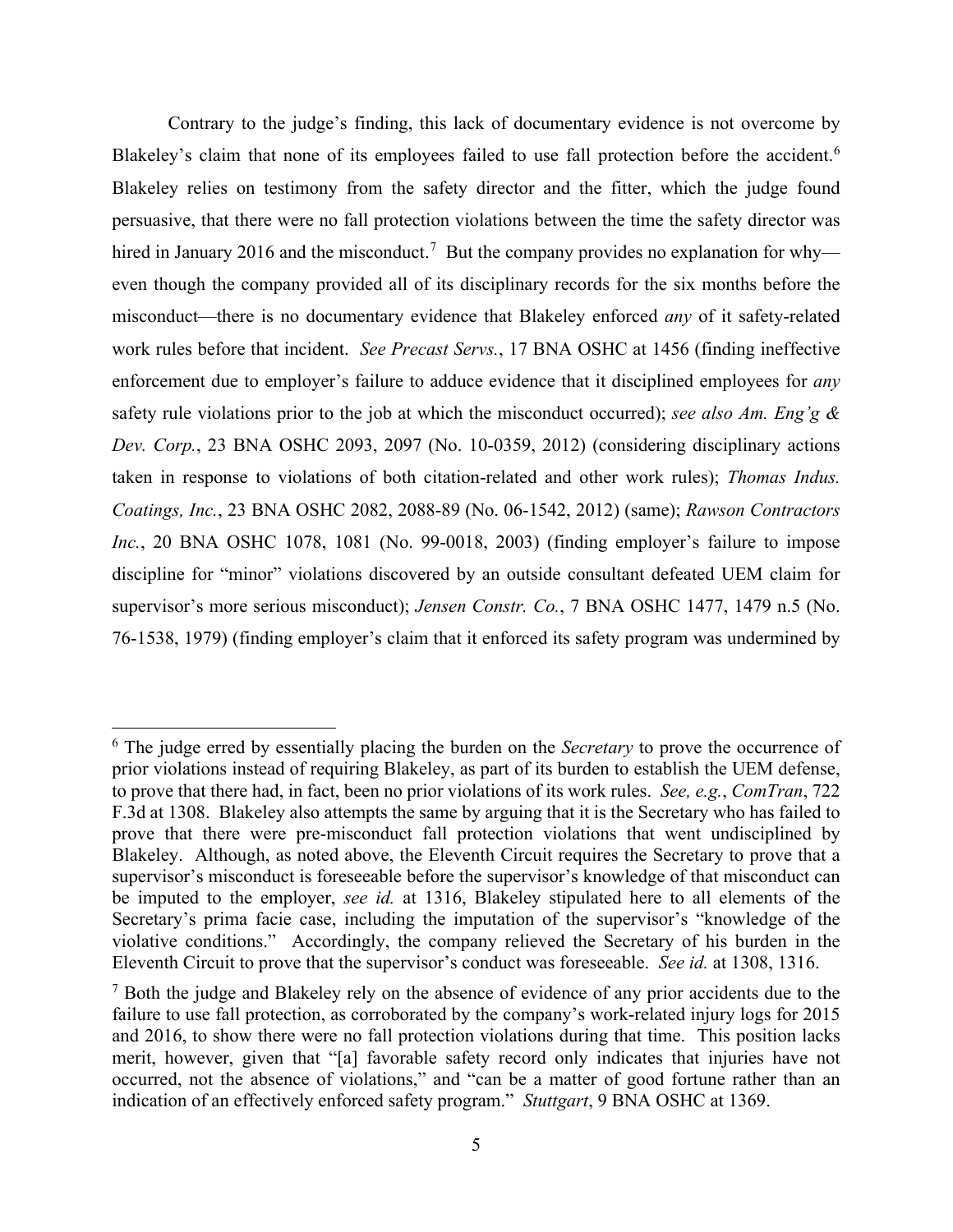other instances of a failure to protect employees from the relevant hazard even though those other instances were beyond the scope of the citation).

Second, Blakeley cannot claim that there were no safety violations *at all* prior to the misconduct. Indeed, the record shows that unspecified safety infractions occurred at the worksite prior to the accident and that those infractions were met with oral reprimands.<sup>[8](#page-5-0)</sup> It is the "rare case," however, where an employer can establish effective enforcement on the basis of oral reprimands alone absent proof that the employer "has a long, near-unblemished safety and health history, despite frequent opportunity for violations." *Stark Excavating, Inc.*, 24 BNA OSHC 2215, 2221 (No. 09-0004, 2014) (consolidated) (quoting *GEM Indus.*, 17 BNA OSHC at 1864)), *aff'd*, 811 F.3d 922 (7th Cir. 2016); *Precast Servs.*, 17 BNA OSHC at 1456 (pre-inspection oral warnings alone insufficient to establish effective enforcement); *cf. Falcon Steel Co.*, 16 BNA OSHC 1179, 1193-94 (No. 89-2883, 1993) (consolidated) (enforcement not established because repeated oral warnings ignored on widespread basis); *Pace Constr. Corp.*, 14 BNA OSHC 2216, 2218 (No. 86- 758, 1991) (enforcement ineffective because it consisted primarily of inconsistently-administered oral reprimands). Moreover, the first step of Blakeley's own progressive disciplinary policy is a "verbal" (i.e., oral) warning or "verbal" counseling that is also *documented* in the employee's personnel file. Blakeley's evident failure to document any of these pre-accident oral reprimands greatly "undermine[s] the policy's progressive nature." *Stark*, 24 BNA OSHC at 2221 (where the disciplinary policy "expressly required written warnings with progressive disciplinary consequences," employer that issued undocumented oral warnings "undermined the policy's progressive nature"). We find, therefore, that Blakeley's reliance on undocumented oral reprimands is insufficient to establish that the company effectively enforced its safety program.

Finally, Blakeley's disciplinary response to the undisputed violation here contradicts its claims of effective enforcement. *See Precast Servs.*, 17 BNA OSHC at 1456 (explaining that "Commission precedent does not rule out consideration of *post*-inspection discipline, provided that it is viewed in conjunction with pre-inspection discipline"). Blakeley asserts that "both [the

<span id="page-5-0"></span><sup>&</sup>lt;sup>8</sup> At the hearing, Blakeley's safety director testified that he generally enforced work rules orally. The fitter confirmed that the safety director "correct[ed] people on safety issues when he was walking around the yard before the accident." And the supervisor agreed that the safety director had "corrected" his work without issuing formal discipline.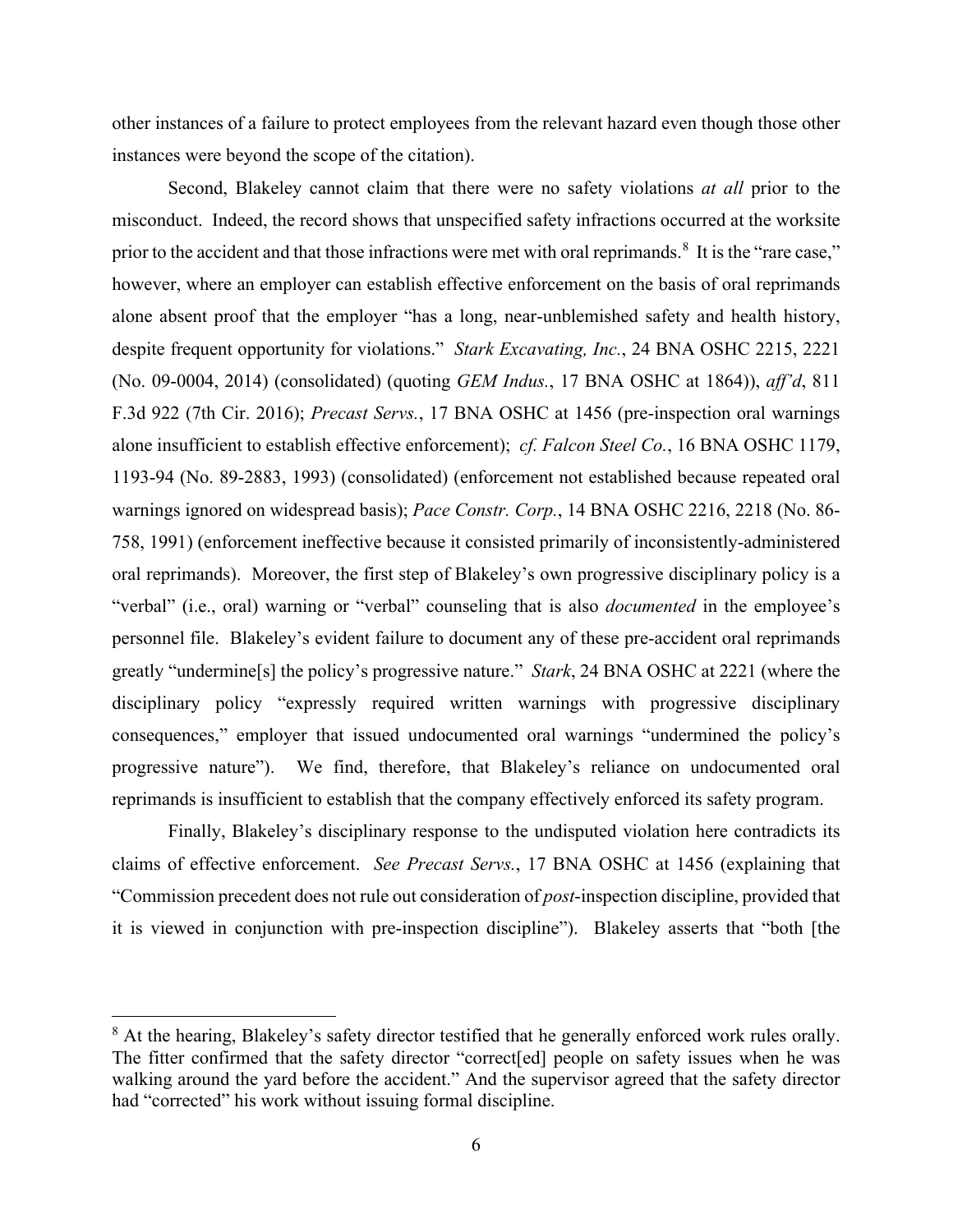supervisor and the fitter] were disciplined under Blakeley's progressive disciplinary policy." The evidence, however, does not support the company's claim.

The record shows that the safety director gave the fitter a "verbal discretionary," "wore him out," and "scolded" him, but it also shows that the safety director did not document this oral discipline in the fitter's personnel file as the company's progressive disciplinary policy requires.<sup>[9](#page-6-0)</sup> *See Stark*, 24 BNA OSHC at 2221. This lack of formal discipline is made even more problematic by the fact that Blakeley promoted the fitter to a supervisory position less than three weeks after the fitter violated the company's fall protection rule. As for the supervisor, the record shows Blakeley had yet to discipline him as of the date of the hearing, which was held eight months after his misconduct. Blakeley asserts that it fully intended to discipline the supervisor as soon as he was medically released from light duty to full duty and that the company's "first concern with [the supervisor] was that he recover physically, mentally, and emotionally." The judge accepted these reasons for delaying the supervisor's discipline considering "the particular facts of this case" and that the supervisor's "injuries were severe."

While we agree that Blakeley's concern in this regard is understandable, in cases where the Commission has excused an employer for delaying or forgoing discipline following an accident, the employer had *documented* evidence that it had disciplined employees in the past—evidence not present in this case.[10](#page-6-1) *See Am. Eng'g*, 23 BNA OSHC at 2097 (where employer established that it had extensive pre-inspection enforcement efforts, a single instance of delayed discipline did not establish ineffective enforcement); *Thomas Indus.*, 23 BNA OSHC at 2088-89 (where employer had established that it had disciplined employees for safety violations in the past, employer's decision to forgo discipline in one instance did not establish ineffective enforcement).

<span id="page-6-0"></span><sup>&</sup>lt;sup>9</sup> Blakeley explained that the fitter did not receive additional discipline because he had expressed that "seeing a man fall was bad enough" and that "he would never forget that."

<span id="page-6-1"></span> $10$  Blakeley's decision to delay the supervisor's discipline for over eight months also reduces the deterrent effect that a progressive disciplinary policy is supposed to provide. *See P. Gioioso*, 115 F.3d at 109-10 ("[T]he defense of unpreventable misconduct cannot be sustained unless the employer also proves that it insists upon compliance with the rules and regularly enforces them."); *but see Stahl Roofing, Inc.*, 19 BNA OSHC 2179, 2183 (No. 00-1268, 2003) (consolidated) (finding that record does not support Secretary's claim of too little documentation of employer's disciplinary program to demonstrate diligent enforcement when noncomplying employees given reprimands and fined *on afternoon after OSHA inspection*) (citing *Kerns Bros.*, 18 BNA OSHC at 2070 ("The evidence indicates that [the employer] disciplined employees on the few occasions when it found them violating safety rules.")).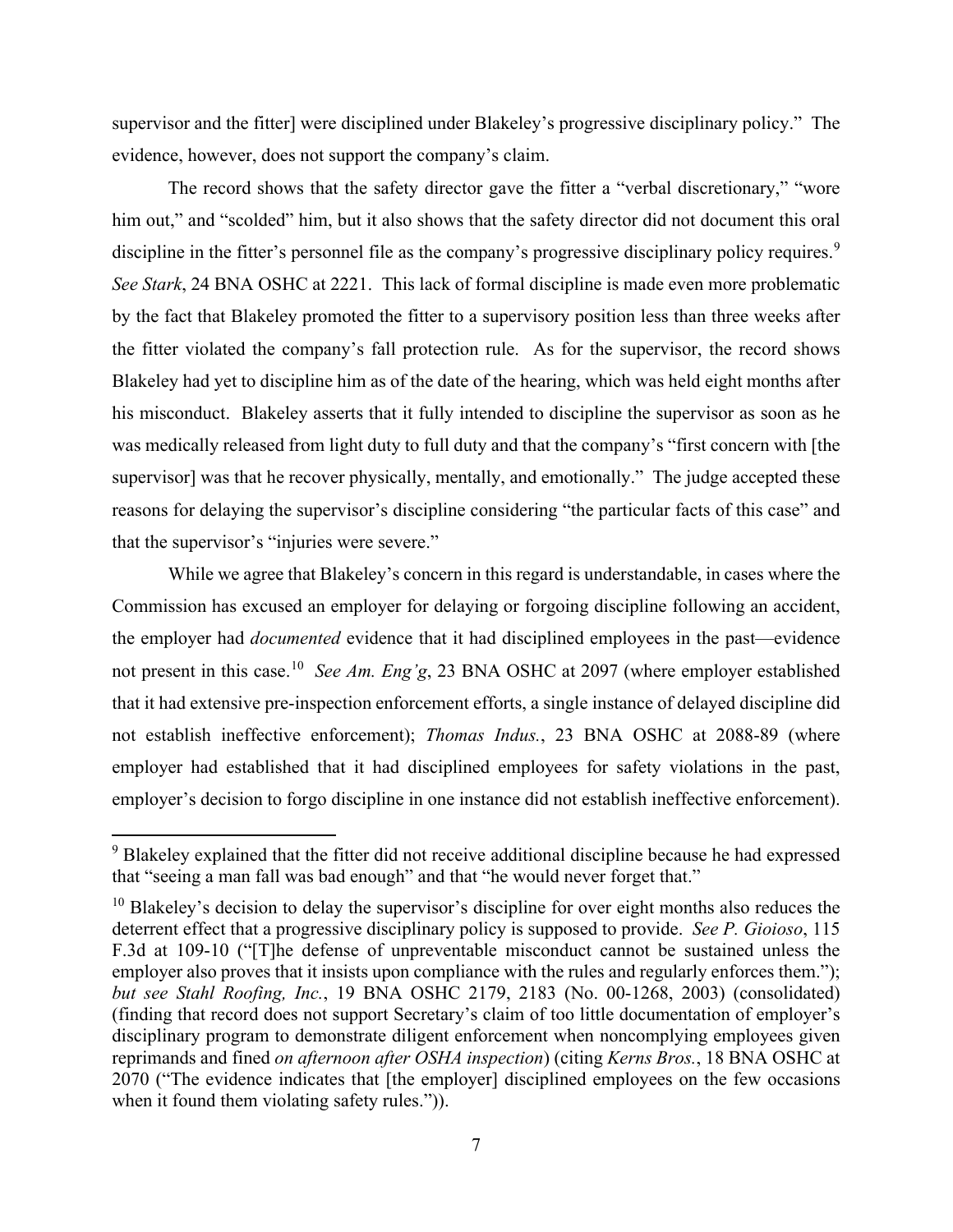Accordingly, we find Blakeley's failure to discipline the supervisor and the fitter in accordance with its own progressive disciplinary policy is further evidence of the company's ineffective enforcement.<sup>11</sup>

For all these reasons, we conclude that Blakeley failed to establish its UEM defense and therefore, reverse the judge's decision, affirm the citation as serious, and assess the proposed penalty of  $$4,900$ .<sup>[12](#page-7-1)</sup>

SO ORDERED.

 $\sqrt{s/2}$ 

James J. Sullivan, Jr. Chairman

 $\sqrt{s/2}$ 

Cynthia L. Attwood Commissioner

 $\sqrt{s/2}$ 

Amanda Wood Laihow

Dated: April 1, 2020 Commissioner

<span id="page-7-0"></span> $11$  In light of this conclusion, we need not reach two additional arguments raised by the Secretary on review: (1) whether Blakeley was required to meet a heightened burden in establishing its UEM defense because the supervisor's involvement in the misconduct is "strong evidence that the employer's safety program was lax"; and (2) whether, in light of the supervisory misconduct, Blakeley was required to prove that it took "all feasible steps to prevent the accident, including adequate instruction and supervision of [the supervisor]." *See Archer-Western Contractors, Ltd.*, 15 BNA OSHC 1013, 1017 (No. 87-1067, 1991), *aff'd per curiam*, 978 F.2d 744 (D.C. Cir. 1992) (unpublished).

<span id="page-7-1"></span> $12$  The parties stipulated to the appropriateness of the classification of the violation and the proposed penalty.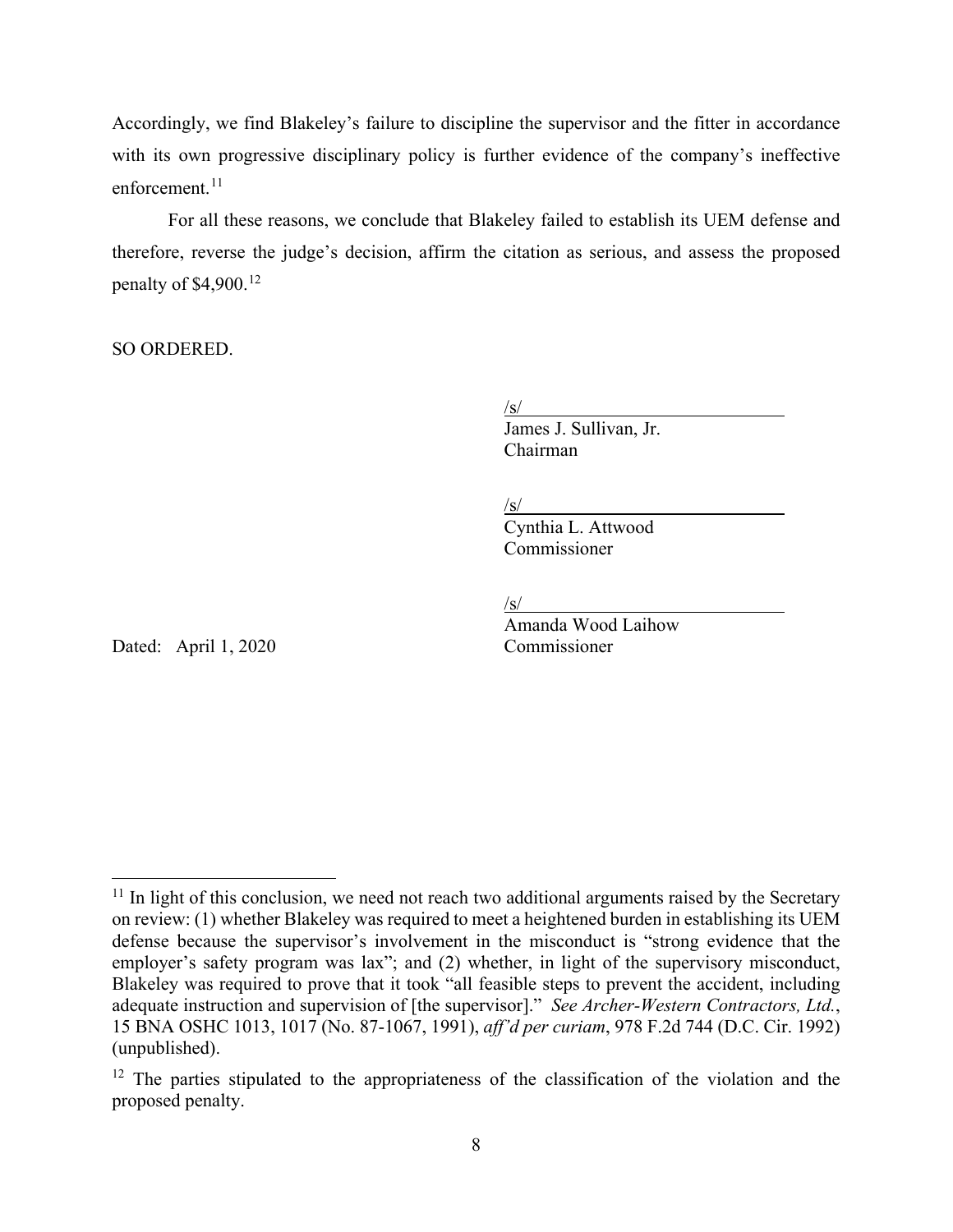Some personal identifiers have been redacted for privacy purposes.



United States of America **OCCUPATIONAL SAFETY AND HEALTH REVIEW COMMISSION** 100 Alabama St. S.W Building 1924 Room 2R90 Atlanta, GA 30303-3104

ACTING SECRETARY OF LABOR, [1](#page-8-0) Complainant,

v. COOPER/T. SMITH CORPORATION D/B/A BLAKELEY BOATWORKS, INC. Respondent.

OSHRC Docket No. 16-1533

## **DECISION AND ORDER**

COUNSEL:

Jaslyn W. Johnson, Karen E. Mock, Attorneys, Office of the Solicitor, U.S. Department of Labor, Atlanta, GA, for Complainant.

Scott D. Stevens, Weathers Bolt, Attorneys, Starnes Davis Florie LLP, Mobile, AL, for Respondent.

JUDGE: John B. Gatto.

## **I. INTRODUCTION**

In this enforcement proceeding, Cooper/T. Smith Corporation d/b/a Blakeley Boatworks, Inc. (Blakeley) was issued one citation under the Occupational Safety and Health Act of 1970 (the Act), 29 U.S.C. § 651 et seq., by the United States Department of Labor's Occupational Safety and Health Administration (OSHA) alleging a "serious" violation<sup>[2](#page-8-1)</sup> of 29 C.F.R. § 1915.77(c), relating to working surfaces requirements in ship repairing and shipbuilding operations, with a

<sup>&</sup>lt;sup>1</sup> Pursuant to Fed.R.Civ.Pro. 25(d), the Acting Secretary of Labor has been substituted for the Secretary of Labor.

<span id="page-8-1"></span><span id="page-8-0"></span><sup>2</sup> Under section 17 of the Act, violations are characterized as "willful," "repeated," "serious," or "not to be of a serious nature" (referred to by the Commission as "other-than-serious"). 29 U.S.C. §§ 666(a), (b), (c). A "serious" violation is defined in the Act; the other two degrees are not.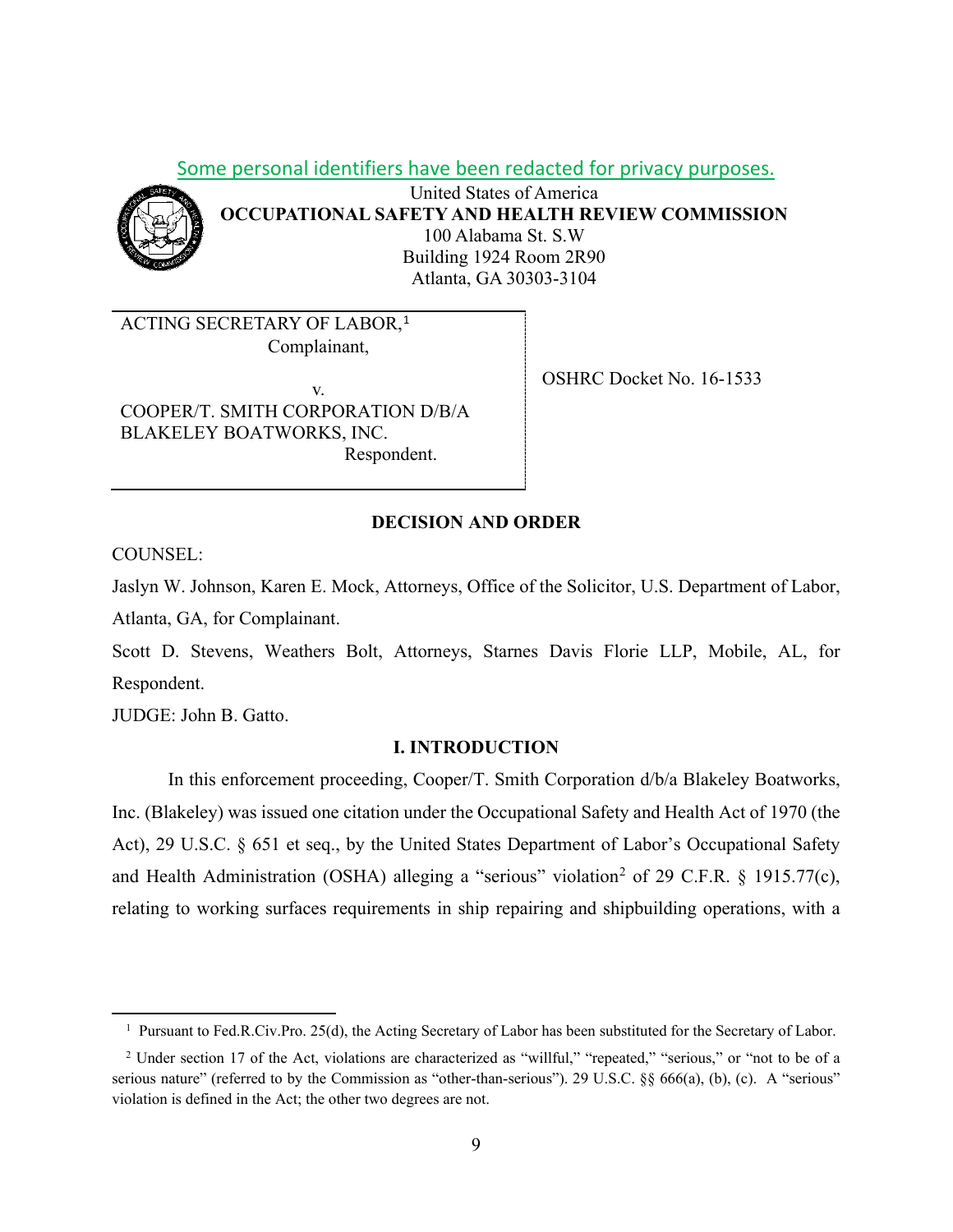proposed penalty of \$4,900.00.<sup>[3](#page-9-0)</sup> After Blakeley contested the citation, the Secretary filed a formal complaint<sup>[4](#page-9-1)</sup> with the Commission seeking an order affirming the citation and proposed penalty. There is no dispute that jurisdiction of this action is conferred upon the Commission by section 10(c) of the Act, 29 U.S.C. § 659(c), and that Blakeley is an employer engaged in a business affecting commerce within the meaning of section 3(5) of the Act, 29 U.S.C. § 652(5). (Stip. ¶¶ 1, 2).

 A bench trial was subsequently held in Mobile, Alabama, under the Commission's Simplified Proceedings.<sup>[5](#page-9-2)</sup> Pursuant to Commission Rules  $90(a)$  and  $209(f),^6$  $209(f),^6$  after carefully considering all the evidence and the arguments of counsel, the Court issues this Decision and Order, which constitutes its final disposition of the proceedings under section  $12(i)$  of the Act. 29 U.S.C. § 661(j). If any finding is in truth a conclusion of law, or if any conclusion stated is in truth a finding of fact, it shall be deemed so. The Court holds that for the reasons indicated *infra*, the citation is **VACATED** with no penalty assessment.

## **II. BACKGROUND**

Blakeley is an employer engaged in ship repair activities with approximately 35 employees. (Pretrial Order, ¶ 2(c); *see also* Tr. 32). The citation was issued as a result of an accident on the Crimson Clove Barge at Blakeley's shipyard in Mobile, Alabama. Many of the facts in this case are undisputed, including the facts of the accident itself. On June 18, 2016, [redacted], a Blakeley

<span id="page-9-0"></span><sup>&</sup>lt;sup>3</sup> The Secretary delegated his authority under the Act to the Assistant Secretary of Labor for Occupational Safety and Health, who heads OSHA, and assigned responsibility for enforcement of the Act to OSHA. *See* 77 FR 3912 (2012). The Assistant Secretary promulgated the Occupational Safety and Health Standards, otherwise known as the general industry standards, *see* 29 C.F.R. Part 1910, and adopted several industry-specific "established Federal standards," *see* 29 C.F.R. §§ 1910.12–.16, which were previously established by federal statute or regulation, 29 U.S.C. § 652(10), including the shipyard standards of 29 C.F.R. Part 1915, *see* 29 C.F.R. § 1910.15. OSHA's Area Directors are authorized to issue citations and proposed penalties to enforce the Act. *See* 29 C.F.R. §§ 1903.14(a) and 1903.15(a).

<span id="page-9-1"></span><sup>4</sup> Attached to the complaint and adopted by reference therein was the citation at issue. Commission Rule 30(d) provides that "[s]tatements in a pleading may be adopted by reference in a different part of the same pleading or in another pleading or in any motion. A copy of any written instrument which is an exhibit to a pleading is a part thereof for all purposes." 29 C.F.R § 2200.30(d).

<span id="page-9-2"></span><sup>&</sup>lt;sup>5</sup> The Act provides that unless the Commission has adopted a different rule, its proceedings shall be in accordance with the Federal Rules of Civil Procedure. *See* 29 U.S.C. § 661(f). The Commission has adopted Simplified Proceedings, which apply in certain cases, *see* Subpart M of 29 C.F.R. Part 2200 (29 C.F.R. §§ 2200.200 - 2200.211), where the "Judge will receive oral, physical, or documentary evidence that is not irrelevant, unduly repetitious or unreliable." 29 29 C.F.R. § 2200.209(c).

<span id="page-9-3"></span><sup>6</sup> 29 C.F.R. §§ 2200.90(a) and 2000.209(f).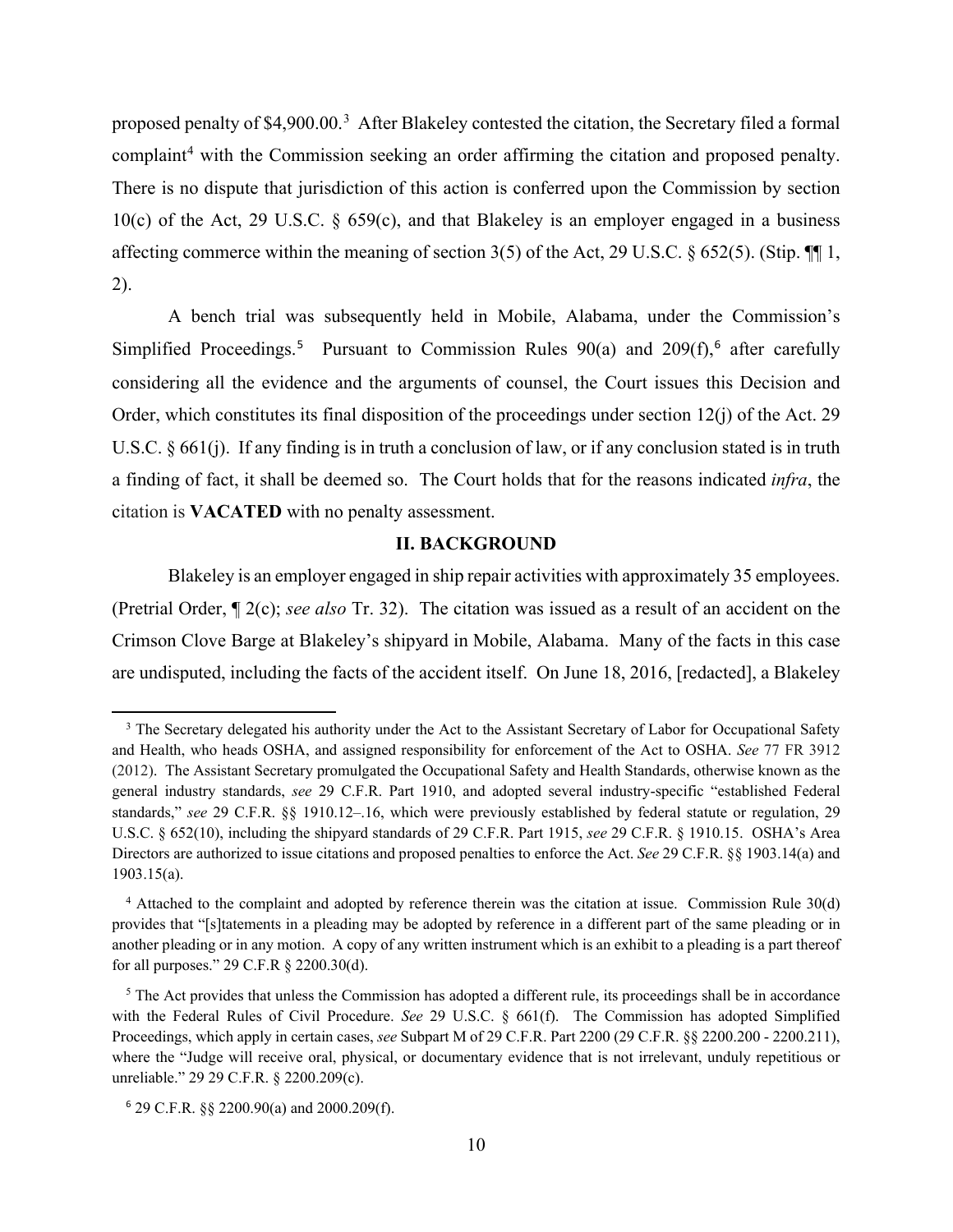shipyard supervisor, and Blakeley employee Keith Sullivan, were cutting out and replacing the top five feet of an access ladder in a barge holding tank. (Stip. ¶ 3). Sullivan was standing in the barge holding tank with one foot on the access ladder and one foot on the angle of the barge. (Stip. 14). [redacted] was standing in the barge holding tank on a 4x4 piece of wood that was already in the barge holding tank. (Stip. ¶ 5). Blakeley employee Dana Bearden was positioned above and outside the barge holding tank, passing tools to [redacted] and Sullivan as needed. (Stip. ¶ 6). Blakeley employee Kenny Bennett had cut the materials needed to erect the temporary scaffold and placed them next to the barge holding tank prior to the start of work, but both [redacted] and Sullivan failed to use the materials to erect the temporary scaffold. (Stip. ¶ 9). While cutting and replacing the access ladder, [redacted] fell from an elevation of more than 5 feet. (Stip. ¶ 10). Because of the fall, [redacted] was hospitalized with injuries. (Stip. ¶ 11).

As a shipyard supervisor, [redacted] was responsible for supervising Sullivan, Bearden and Bennett on June 18, 2016. (Stip. 12). [redacted] had the authority to enforce Blakeley's safety and work rules; had the authority to correct employees' conduct while they were working; and had the authority to issue verbal and written warnings to employees who failed to follow Blakeley's safety and work rules. (Stip. ¶ 13). [redacted] and Sullivan were exposed to a fall hazard when they were working at an elevation of more than 5 feet and were not using fall protection. (Stip. ¶ 7). It was feasible for [redacted] and Sullivan to tie off and/or erect a scaffold as means of fall protection. (Stip. ¶ 8).

The parties also stipulated the Secretary can establish his prima facie case of a violation since:

a. The cited standard applied to the work Blakeley was performing inside a barge holding tank at its worksite on June 18, 2016.

b. On June 18, 2016, Blakeley did not comply with the cited standard when [redacted] and Sullivan were working inside a barge holding tank at a height greater than 5 feet without fall protection.

c. On June 18, 2016, [redacted] knew that he and Sullivan were working inside a barge holding tank at a height greater than 5 feet without fall protection.

d. [redacted]'s knowledge of the violative conditions is imputed to Blakeley for purposes of establishing the Secretary's prima facie case.<sup>[7](#page-10-0)</sup>

<span id="page-10-0"></span> $<sup>7</sup>$  The Court accepts this stipulation, since this case involved the violative conduct of both supervisor [redacted] and</sup> subordinate Sullivan, and under *Quinlan v. Sec'y, U.S. Dep't of Labor*, 812 F.3d 832 (11th Cir. 2016), there is "little or no difference between the classic situation in which ["imputation is clearly established" when] the supervisor sees the violation by the subordinate and disregards the safety rule … and the instant situation in which the supervisor sees the violation and pitches in and works beside the subordinate[.]" *Id.*, 812 F.3d at 841.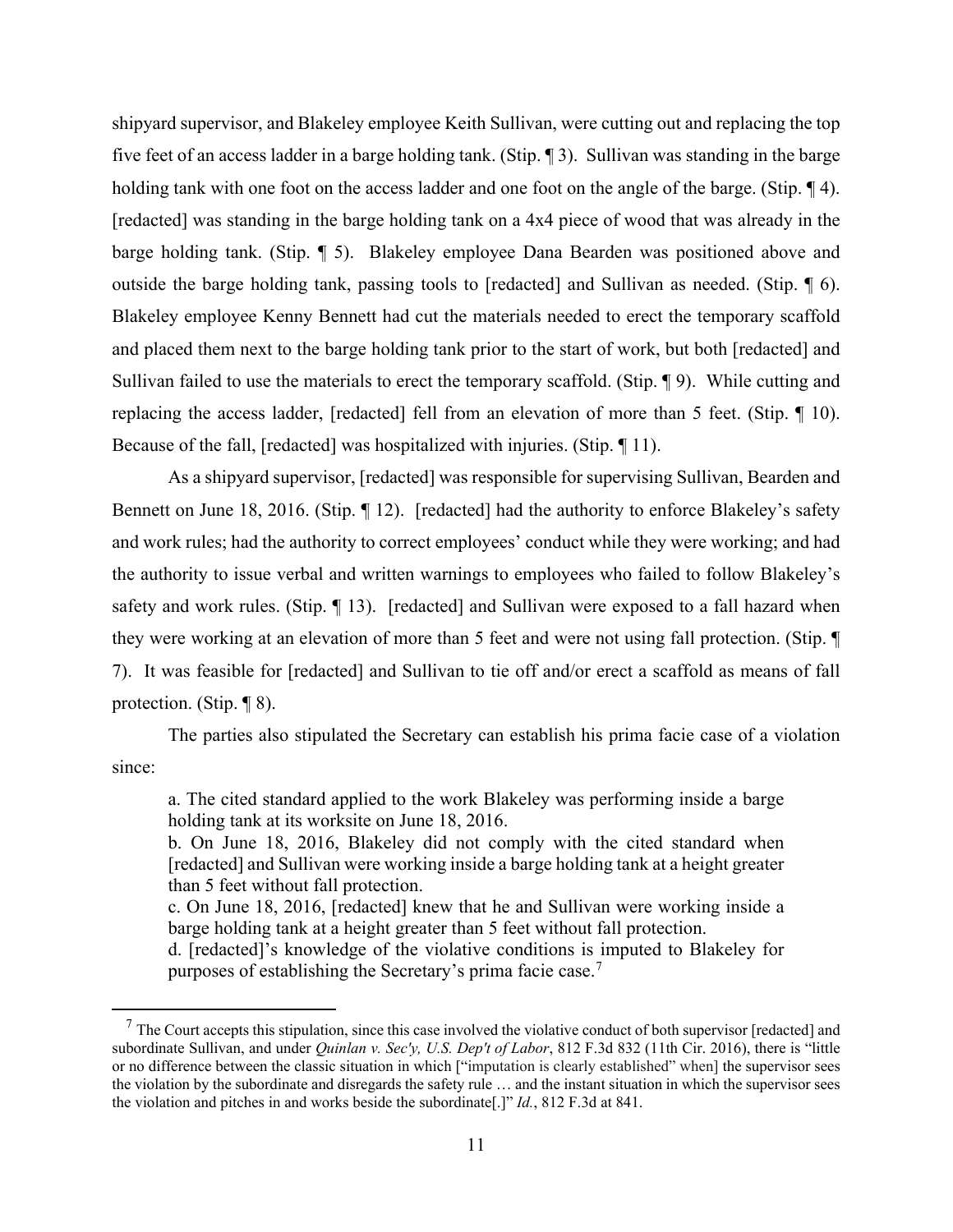(Stip. ¶ 14). The Court accepts the forgoing stipulations and also concurs with the parties' stipulation that the violation was appropriately classified as "serious" under the Act and that applying the statutory factors under the Act the proposed penalty of \$4,900 was appropriate. (Stip. ¶¶ 16-18; *see also* Tr. 16, 18-19).

#### **III. ANALYSIS**

The fundamental objective of the Act is to prevent occupational deaths and serious injuries. *Whirlpool Corp. v. Marshall*, 445 U.S. 1, 11 (1980). "To implement its statutory purpose, Congress imposed dual obligations on employers. They must first comply with the 'general duty' to free the workplace of all recognized hazards. 29 U.S.C. § 654(a)(1). They also have a 'special duty' to comply with all mandatory health and safety standards. *Id.* at § 654(a)(2)." *ComTran Grp., Inc. v. U.S. Dep't of Labor*, 722 F.3d 1304, 1307 (11th Cir. 2013). [8](#page-11-0) "The Secretary has rulemaking power and establishes the safety standards; investigates the employers to ensure compliance; and issues citations and assesses monetary penalties for violations." *Id.* (*citing New York State Elec. & Gas Corp. v. Secretary of Labor*, 88 F.3d 98, 103 (2d Cir.1996)). On the other hand, the Commission "serves as a 'neutral arbiter' between the Secretary and cited employers." *Id.* (*citing Cuyahoga Valley Ry. Co. v. United Transp. Union*, 474 U.S. 3, 7 (1985). Thus, Congress established an "unusual regulatory structure," which "separated enforcement and rulemaking powers from adjudicative powers" and vested the Commission with the "adjudicatory powers typically exercised by a court in the agency-review context." *Martin v. Occupational Safety and Health Review Comm'n*, 499 U.S. 144, 151, 154 (1991).

#### **A. Violation**

The cited standard mandates in relevant part that "[w]hen employees are working aloft, or elsewhere at elevations more than 5 feet above a solid surface, either scaffolds or a sloping ladder,

<span id="page-11-0"></span><sup>8</sup> Under the Act, an employer may seek review in the court of appeals in the circuit in which the violation occurred, the circuit in which the employer's principal office is located, or the District of Columbia Circuit. 29 U.S.C. § 660(a). The Secretary may seek review in the circuit in which the violation occurred or in which the employer has its principal office. 29 U.S.C. § 660(b). This case arose in Mobile, Alabama, which is in the Eleventh Circuit where the company's principal office is also located. In general, where it is highly probable that a Commission decision would be appealed to a particular circuit, the Commission has applied the precedent of that circuit in deciding the case, "even though it may differ from the Commission's precedent." *Kerns Bros. Tree Serv.*, 18 BNA OSHC 2064, 2067 (No. 96-1719, 2000). The Court therefore applies the precedent of the Eleventh Circuit in deciding the case, where it is highly probable that a Commission decision would be appealed to.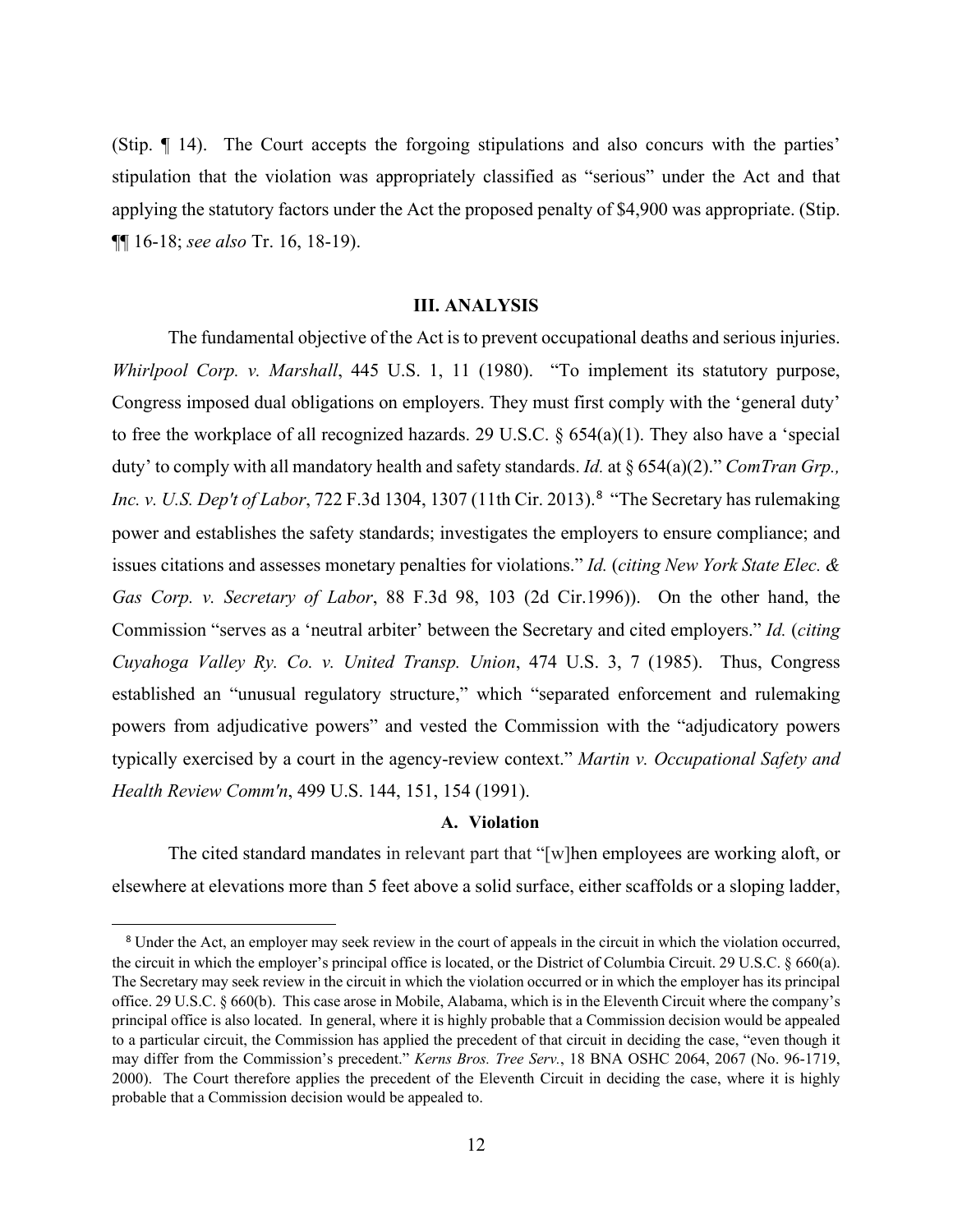meeting the requirements of this subpart, shall be used to afford safe footing, or the employees shall be protected by safety belts and lifelines meeting the requirements of §§1915.159 and 1915.160." 29 C.F.R. § 1915.77(c). "Under the law of [the Eleventh Circuit], the Secretary will make out a prima facie case for the violation of an OSHA standard by showing (1) that the regulation applied; (2) that it was violated; (3) that an employee was exposed to the hazard that was created; and importantly, (4) that the employer 'knowingly disregarded' the Act's requirements." *ComTran*, 722 F.3d at 1307. *See also*, *Eller-Ito Stevedoring Co., LLC v. Sec'y of Labor*, 567 F. App'x 801, 803 (11th Cir. 2014) (*same*). The parties have stipulated to the Secretary's prima facie case and agreed the only issue remaining for adjudication is whether Blakeley "has established the affirmative defense of unpreventable supervisory misconduct." (Stip. ¶ 18). Therefore, the Court limits its decision to that issue.

### **B. Unpreventable or Unforeseeable Employee Misconduct Defense**

"If the Secretary establishes a prima facie case with respect to all four elements, the employer may then come forward and assert the affirmative defense of unpreventable or unforeseeable employee misconduct." *Eller-Ito*, 567 F. App'x at 803 (*citing ComTran*, 722 F.3d at 1308) (same). The employer bears the burden of establishing an affirmative defense by a preponderance of the evidence. *Faragher v Boca Raton*, 524 U.S. 775, 807 (1998); *Burlington Industries, Inc. v. Ellerth*, 524 U.S. 742, 765 (1998).

In the Eleventh Circuit, the affirmative defense of unpreventable or unforeseeable employee misconduct "requires the employer to show that it:  $(1)$  created a work rule<sup>[9](#page-12-0)</sup> to prevent the violation at issue; (2) adequately communicated that rule to its employees; (3) took all reasonable steps to discover noncompliance; and (4) enforced the rule against employees when violations were discovered." *ComTran*, 722 F.3d at 1307 (*citing New York State Elec*, 88 F.3d at 106). *See also*, *Eller-Ito*, 567 F. App'x at 803 (where the Eleventh Circuit referred to this affirmative defense as "preventable employee misconduct"). However, as the Eleventh Circuit has held, "noncompliance by a supervisor suggests lax enforcement of a safety rule[.]" *Daniel Int'l Co. v. Occupational Safety and Health Review Comm'n*, 683 F.2d 361, 365 (11th Cir. 1982) (*citing H. B. Zachry Co. v. Occupational Safety and Health Review Comm'n*, 638 F.2d 812, 819 (5th Cir.

<span id="page-12-0"></span><sup>9</sup> The Commission has defined a "work rule" as "an employer directive that requires or proscribes certain conduct, and is communicated to employees in such a manner that its mandatory nature is made explicit and its scope clearly understood." *J. K. Butler Builders, Inc.*, 5 BNA OSHC 1075, 1076 (No. 12345, 1977).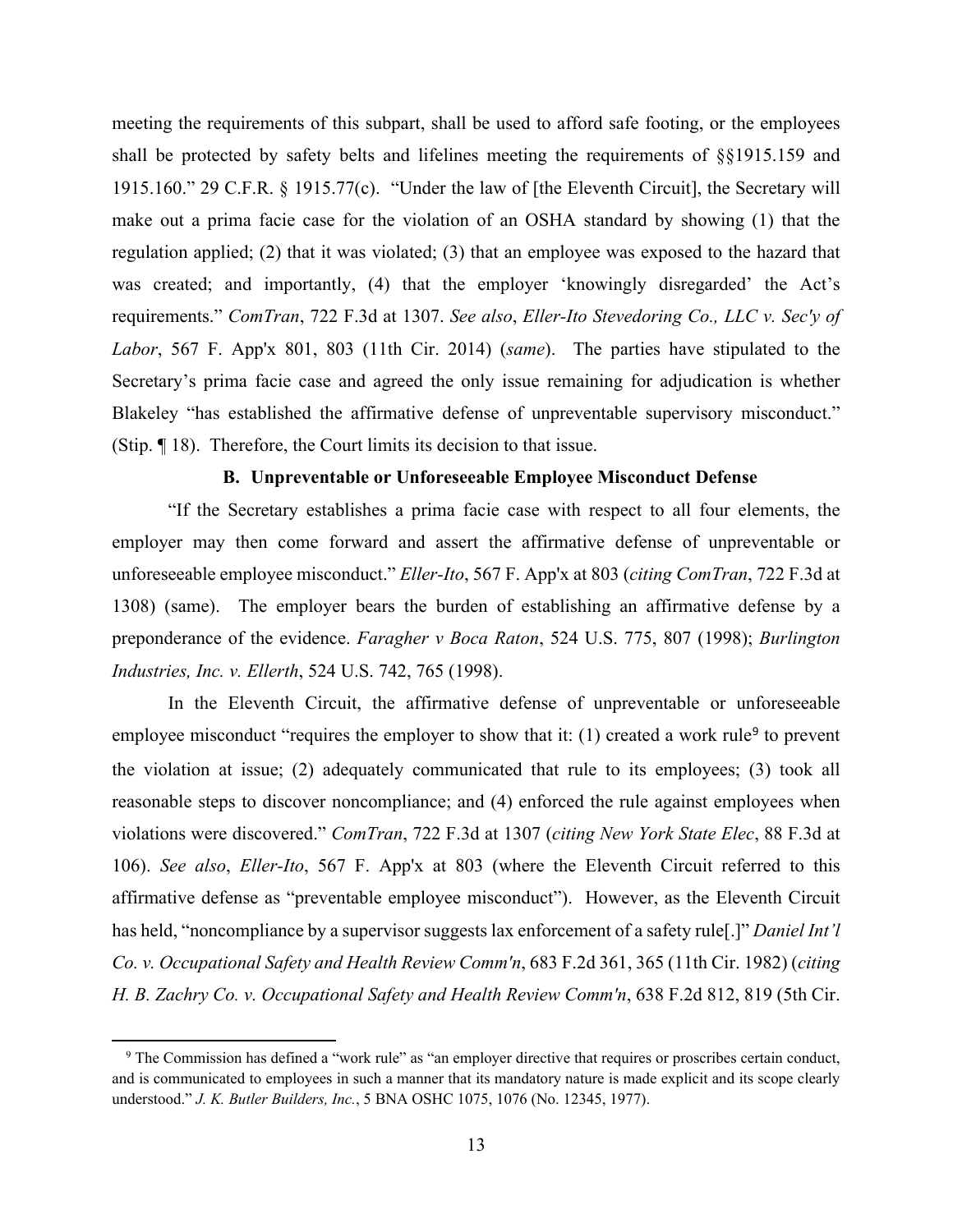1981); *Floyd S. Pike Electrical Contractor, Inc. v. Occupational Safety and Health Review Comm'n*, 576 F.2d 72, 77 (5th Cir. 1978); *National Realty & Construction Co. v. Occupational Safety and Health Review Comm'n*, 489 F.2d 1257, 1267 n.38 (D.C.Cir.1973)).

#### **1. Created Work Rule**

As to the first prong, the parties agree Blakeley had a safety plan in place at the time of the incident on June 18, 2016. (Stip. ¶ 15). However, according to the Secretary, Blakeley's "work rules and maintenance thereof, leaves room for confusion and doubt," and therefore, Blakeley "failed to establish that it has a work rule, which is explicit and whose scope is clearly understood." (Compl't's Br. 5). According to the Secretary, Blakeley "provided testimony and produced document evidence indicating that at various times it had different fall protection requirements." (*Id.*) (*citing* Tr. at 69-70). However, properly framed, this argument is an attack on the adequacy of Blakeley's communication of it work rule and will therefore be addressed in Section III(B)(2), *infra*.

In *Beta Construction Company*, the Commission held that "[i]n order to be considered effective, an employer's work rule must be clear enough to eliminate employee exposure to the hazard covered by the standard" or as it has also said, must be "designed to prevent the cited violation." *Beta Constr. Co.*, 16 BNA OSHC 1435, 1445 (No. 91-102, 1993) (*citations omitted*). "Generally speaking, the work rule must be sufficiently precise to implement the requirements of the standard or be functionally equivalent to it." *Id.* (*citations omitted*).

Here, Blakeley's Fall Protection Program required fall protection "at levels of **4 feet or higher**, when an employee is not enclosed by handrails or other fall restraint apparatus." (Ex. R-1) (emphasis in original). Baugh also testified that at the time of the accident Blakeley had established a rule whereby employees were to use fall protection when working above 5 feet. (Tr. 39). His testimony was supported by materials from 3 training sessions before the accident, including one only 10 days before the accident, that specifically show a 5-foot rule was in effect. (Ex. R- 2, Ex. R-4, Ex. R-11). The Court concludes this work rule met the Commission's standard since it was clear enough to eliminate employee exposure to the hazard covered by the standard. Therefore, the Court concludes Blakeley met the first prong of its preventable employee misconduct defense.

#### **2. Adequately Communicated Rule**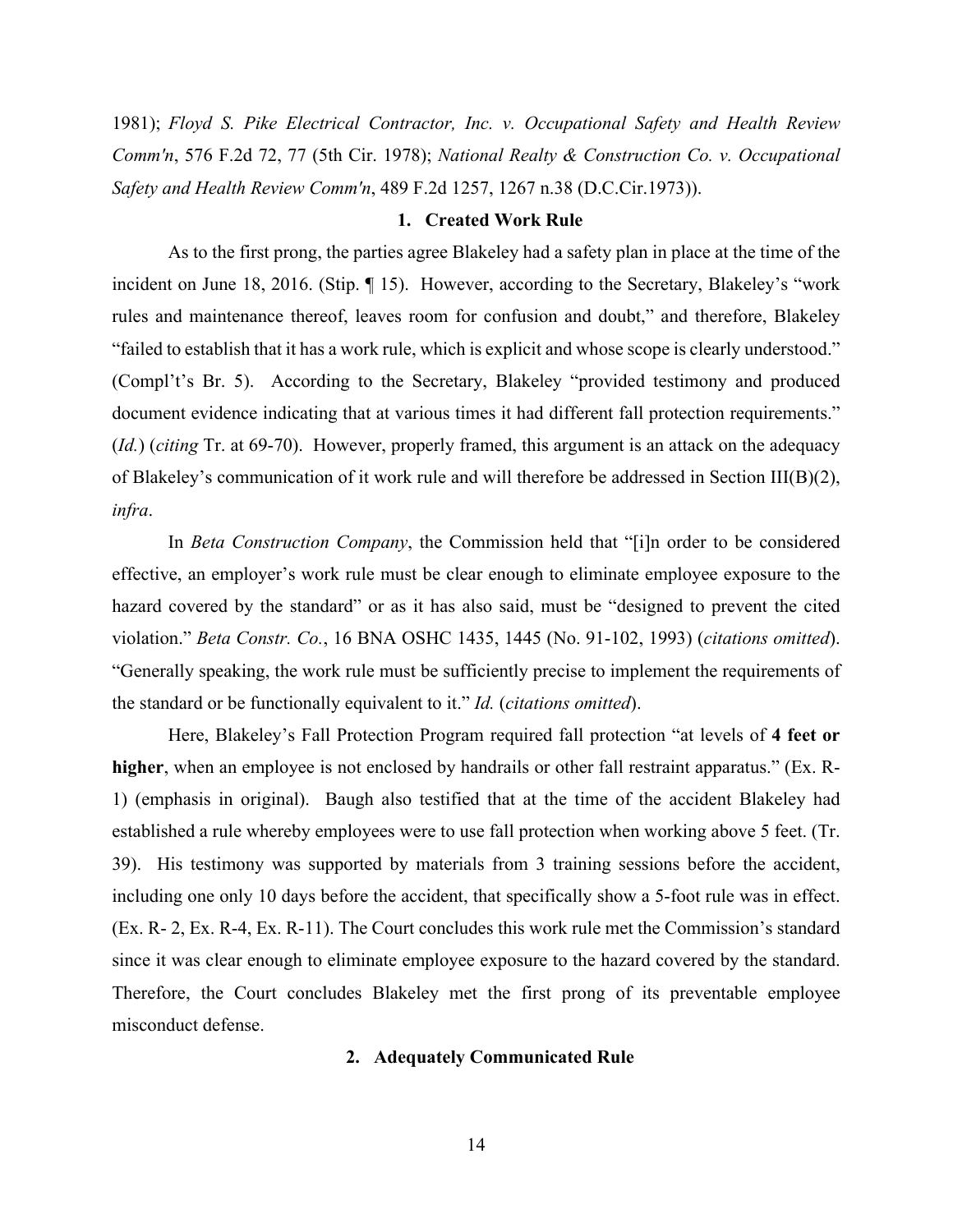As to the second prong, as indicated *supra*, the Secretary asserts Blakeley's "work rules and maintenance thereof, leaves room for confusion and doubt," and therefore, Blakeley "failed to establish that it has a work rule, which is explicit and whose scope is clearly understood." (Compl't's Br. 5). Thus, the Secretary argues Blakeley "provided testimony and produced document evidence indicating that at various times it had different fall protection requirements." (*Id.*) (*citing* Tr. at 69-70). The Secretary also argues Blakeley "kept these inconsistent fall protection requirements in its safety manual, which employees had access to" and "failed to differentiate the expired fall protection requirements from the current fall protection requirements. (*Id.*) The Court finds no merit in these arguments, in particular since at trial, the Secretary stipulated he "does not dispute that [Blakeley] communicated its work order requiring the use of fall protection." (Tr. 27).

Baugh also testified at trial that when he took over the job of safety director he was concerned with the company's fall protection policy that included an 8-foot rule, which Baugh knew was incorrect. (Tr. 69-70). Therefore Baugh "highlighted through it, scratched through it with a pen, and put "five." (Tr. 70). The 5-foot rule was in effect at the time of the accident. (Tr. 39). After the accident, Baugh again changed the policy by scratching through "five" and replacing it with "four," even though OSHA only requires 5 feet. (Tr. 71-72; see also Ex. R-1). As Baugh explained, "I want to go to 4 feet, so that we will just be, you know, doubly safe at what we do. That's why -- and I did that." (Tr. 72).

While it is true Blakeley kept the old version of its fall protection policy in its safety manual, Baugh testified the older version was not kept with the current version, but rather, was kept in the "very back" of the manual. (Tr. 73). As Baugh explained, "I wanted to show a progression. I wanted to be -- a progression of our safety program. I wanted to be transparent as possible, that we were making an effort to educate and enforce our manpower." (*Id.*) Further, each of Blakeley's employees that testified on the issue stated that they had never been taught an 8-foot rule. (Tr. 145, 172). The Court credits this testimony, which it finds persuasive. In contrast, the Secretary failed to elicit any testimony that the work rule was confusing or otherwise unclear to any employee.

The Secretary also argues Blakeley did not adequately communicate its alleged work rules since, according to the Secretary, Blakeley "adduced sign-in sheets from safety meetings" at trial and "the majority of the sign-in sheets fail to reflect specifics regarding the content of the training."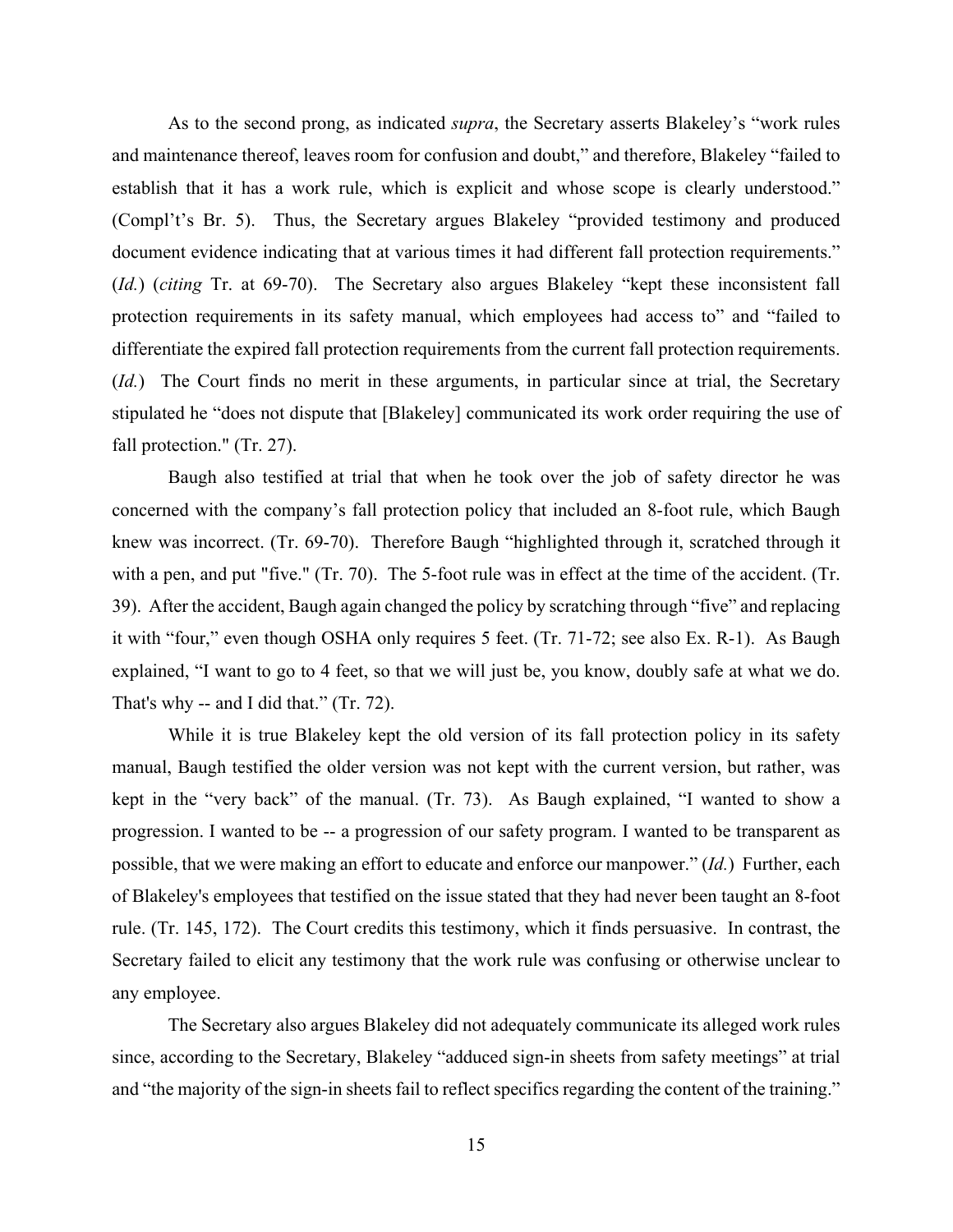(Compl't's Br. 5) (*citing* Ex. R-2 – Ex. R-17). According to the Secretary, 8 of the 10 sign-in sheets produced "do not have training materials attached" and "simply indicate what topic was discussed." (*Id.* at 5-6) (*citing* Ex. R-3, Ex. R-8 to R-10, Ex. R-13 to R-15, Ex. R-17). The Secretary points to Baugh's testimony regarding Blakeley's Exhibit R-3, which is the sign-in sheet for a "Safety Gang Box Meeting" held on October 6, 2015. When Baugh was asked at trial what the topic of this meeting was, he responded, "fall protection." (Tr. 48). Therefore, according to the Secretary, Blakeley "failed to show that it specifically communicated its alleged work rule requiring fall protection at [5] feet or above." (*Id.*) The Court finds no merit in the Secretary's arguments.

The Secretary relies on the language from two Commission judges, *Dewitt Excavating, Inc.*, 23 BNA OSHC 1834, 1838 (No. 10-1515, 2011) (ALJ), and the judge's decision appended at the end[10](#page-15-0) of the Commission's opinion in *Quinlan Enterprises*, 24 BNA OSHC 1154 (No. 12- 1698, 2013). Although they may be persuasive, unreviewed administrative law judge decisions do not constitute binding precedent. *KS Energy Serv. Inc.*, 23 BNA OSHC 1483 (No. 09-1272, 2011); *Leone Constr. Co.*, 3 BNA OSHC 1979, 1981 (No. 4090, 1976). The Court does not find *Dewitt* or *Quinlan* persuasive since both are distinguishable from the present case.

In *Dewitt*, Judge Welsch found the "tool box talks fail to establish an adequate training program. Although its principal business, the sheets identify only seven tool box talks over a fouryear period which involved excavation training. The documents do not describe the specific information read to the employees. Also, the sign-in sheets do not show any training for the employees involved in this case …." *Dewitt Excavating*, 23 BNA OSHC at 1838. In *Quinlan*, Judge Calhoun found Quinlan had not adequately communicated its work rules regarding fall protection to its employees for multiple reasons, not simply because they "fail[ed] to reflect specifics regarding the content of the training," as the Secretary asserts, but also because Quinlan provided minimal evidence regarding the communication of its work rules, adduced no specifics as to the training, and "inconsistent with Mr. Quinlan's testimony that sign in sheets reflected safety training, Pacheco testified that they were used to show receipt of pay checks."

Here, as Blakeley argues, and the Court agrees, "each employee, including [redacted], also testified that they knew fall protection was required on the job at issue." (Resp't's Br. 3 (*citing* Tr.

<span id="page-15-0"></span><sup>&</sup>lt;sup>10</sup> In *Quinlan*, the Commission's two-page opinion ends on 24 BNA OSHC at 1155, and the cited page \*11 is an excerpt from Judge Calhoun's decision, included by Westlaw after the end of the Commission's opinion.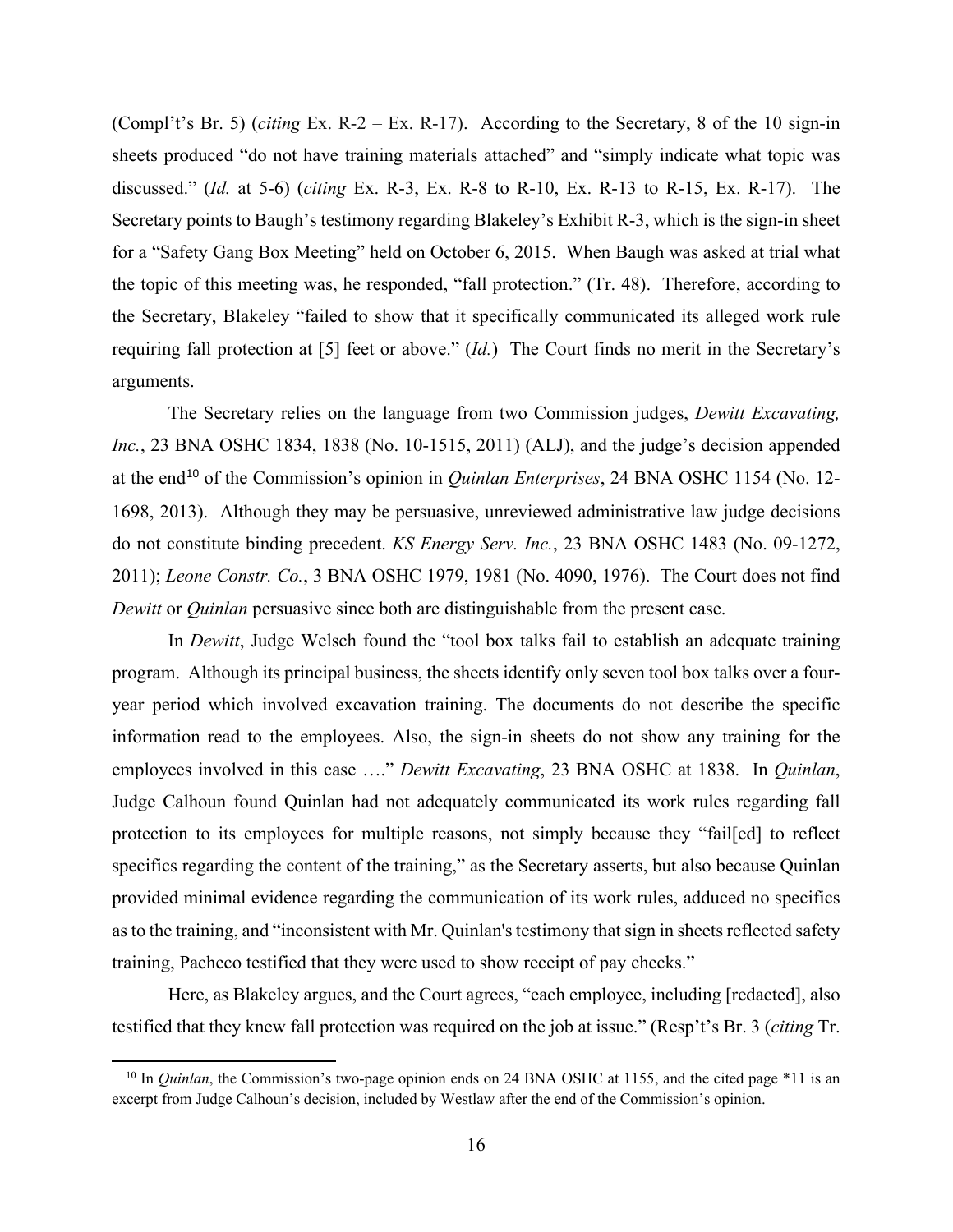134, 154, 166). It is also undisputed that [redacted] had specific instructions from Baugh on this job to build a scaffold with guard rails or wear a harness to serve as fall protection. (Tr. 78). [redacted] also testified had met with Baugh and received instructions on the type of scaffolding needed and the alternative option of wearing harnesses. (Tr. 131-32). Blakeley's employees also took steps to follow the work rule by cutting the parts to build the scaffold. (Tr. 132-33). [redacted] admits that he knew that he was supposed to use fall protection for this job. (Tr. 134).

The record also shows [redacted] was trained on the 5-foot fall protection rule as recently as 10 days before the accident. Blakeley's Exhibit 11 is a company record of a safety meeting held on June 8, 2016, and in subpart D, states "When employees are exposed to unguarded edges of decks, platforms, flats, and similar flat surfaces, more than five feet above the solid surface, the edges shall be guarded by adequate guardrails meeting the requirements of 1915.71(j)." (Ex. R-11). On bates stamp page 142 of that exhibit, it again states "Guardrails (including toe boards and top rails) shall be installed on all open ends and ends of platforms more than five feet above the ground, or floor, or other platform." *(Id.*) [redacted] attended that safety meeting held on June 8, 2016. (Tr. 63). Further, all employees were required to acknowledge that they had received a copy of the handbook that included the disciplinary policy. (Tr.). The record reflects [redacted] signed an acknowledgment that he has read and understood the employee handbook. (Ex. R-19).

Therefore, the Court concludes not only did Blakeley have a work rule in place to protect against this type of accident, it provided specific instructions to use fall protection on this specific job that would have prevented this accident. Thus, the Court concludes Blakeley adequately communicated the work rule to its employees. Therefore, the Court concludes Blakeley has met the second prong of its affirmative defense.

## **3. Took All Reasonable Steps to Discover Noncompliance**

Baugh testified, "We do visual walk-arounds all day. I walk a cycle around the shipyard repeatedly monitoring." (Tr. 79-80). He also testified Tim Sheppard, head of corporate safety for the company, helped monitor, as well as the shipyard superintendents. (Tr. 50, 80). The lead men were taught to monitor. (Tr. 80). Further, the shipyard manager himself monitored. (*Id.*) As Baugh explained, "We try to police each other." (*Id.*) The Court credits this testimony, which was undisputed. The Court concludes Blakeley took all reasonable steps to discover noncompliance and has therefore met the third prong of its affirmative defense.

## **4. Effective Enforcement of Work Rule**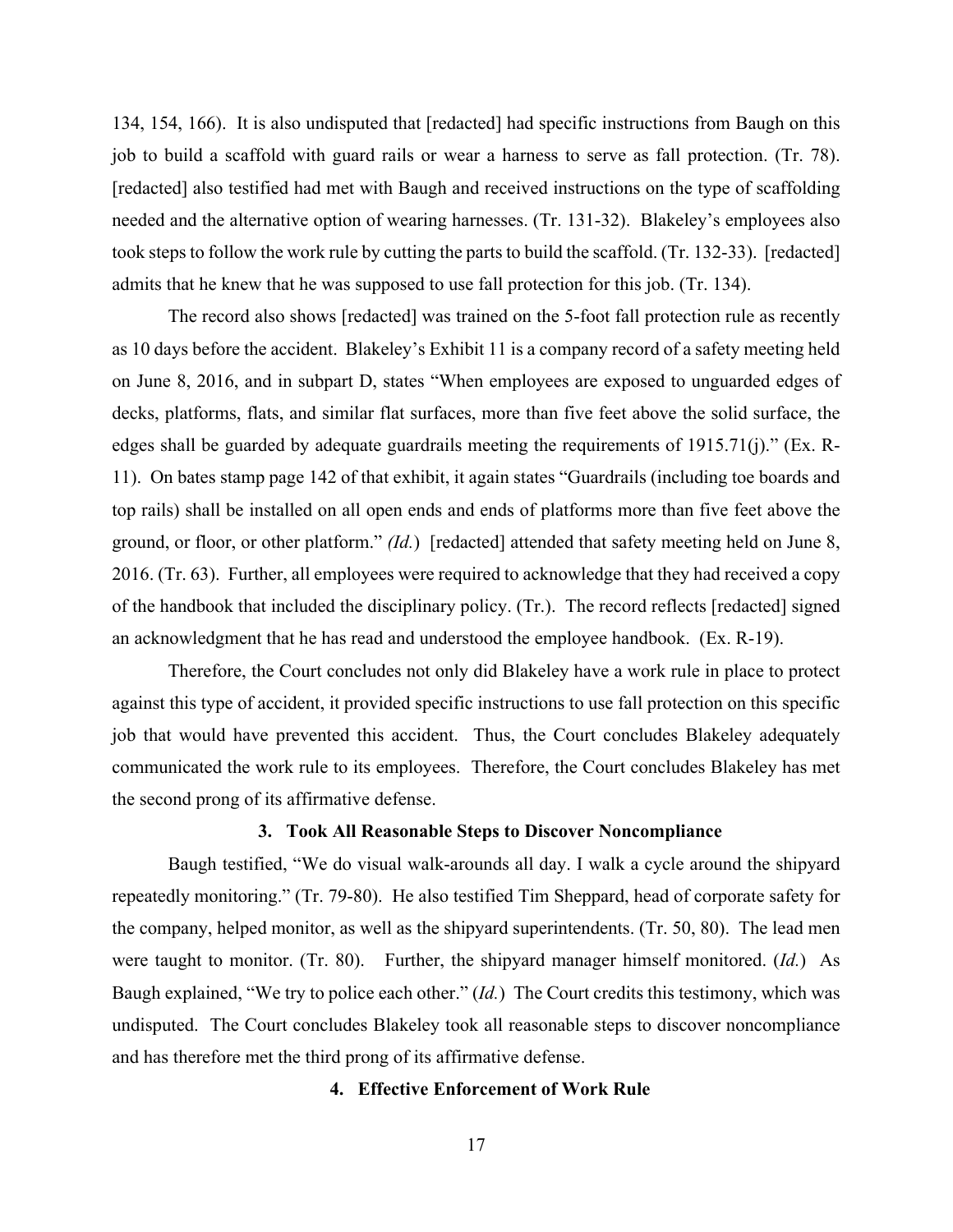Blakeley had a corrective action plan, which was included in its employee handbook, and presented copies of employee counseling notices issued to employees for safety infraction. (Ex. R-18, Ex. R-21; *see also* Tr. 83). Although admitted into the record, the Court does not find the counseling notices relevant in determining whether Blakeley effectively enforced the work rule *before* the accident, since they were all dated *after* the accident, except one, and that one was a "warning for "burning on top of a newly laid down geogrid mat." (*Id.*) However, it is not dispositive that Blakeley did not have disciplinary records related to fall protection prior to the accident, since it is only required to show it effectively enforced the work rule "when violations were detected." *Am. Eng'g & Dev. Corp.*, 23 BNA OSHC 2093, 2096 (No. 10-0359, 2012).

Baugh credibly testified he taught the employees and supervision and lead men that Blakeley had a disciplinary program. "I communicated that disciplinary program to the employees in our meetings, once I communicated that to them, I went over the verbals. I went over the steps of the policy. And then after that, as I would see them on the shipyard, I would remind them of the disciplinary policies that we have and how we would enforce them for noncompliance. And I did that often through meetings, you know." (Tr. 82). Baugh also testified that prior to the accident there had never been any accidents due to failure to use fall protection. (Tr. 81). The Secretary did not rebut that testimony. Blakeley also presented copies of its logs of work-related injuries and illnesses for 2015 and 2016, none of which report injuries implicating fall protection. (Ex. R-22). Since the Court concluded Blakeley took all reasonable steps to discover noncompliance, and there is no evidence any violations of the work rule were detected prior to the accident, the Court would not expect any fall protection related disciplinary record to exist.

Finally, the Secretary argues that Blakeley did not discipline [redacted] or document the discipline of Sullivan. (Sec'y's Br. 9-11). However, as the Commission observed in *Thomas Industrial Coatings, Inc.*, No. 06-1542, 2012 WL 1777086 (OSHRC Feb. 28, 2012), and noted again in *American Engineering*, "post-inspection discipline alone is not necessarily determinative of the adequacy of an employer's enforcement efforts." *Am. Eng'g*, 23 BNA OSHC at 2097. It is undisputed Sullivan was given a verbal reprimand after the incident. (Tr. 114-15, 171). As Blakeley points out, Sullivan also witnessed firsthand the potential ramifications of failing to use fall protection and as a result, said that he would never forget it. (Resp't's Br. 14; *see also* Tr. 171).

At the time of trial, [redacted] had not been released from medical care and the evidence is clear that [redacted] had not been disciplined at the time of trial because Blakeley's first concern